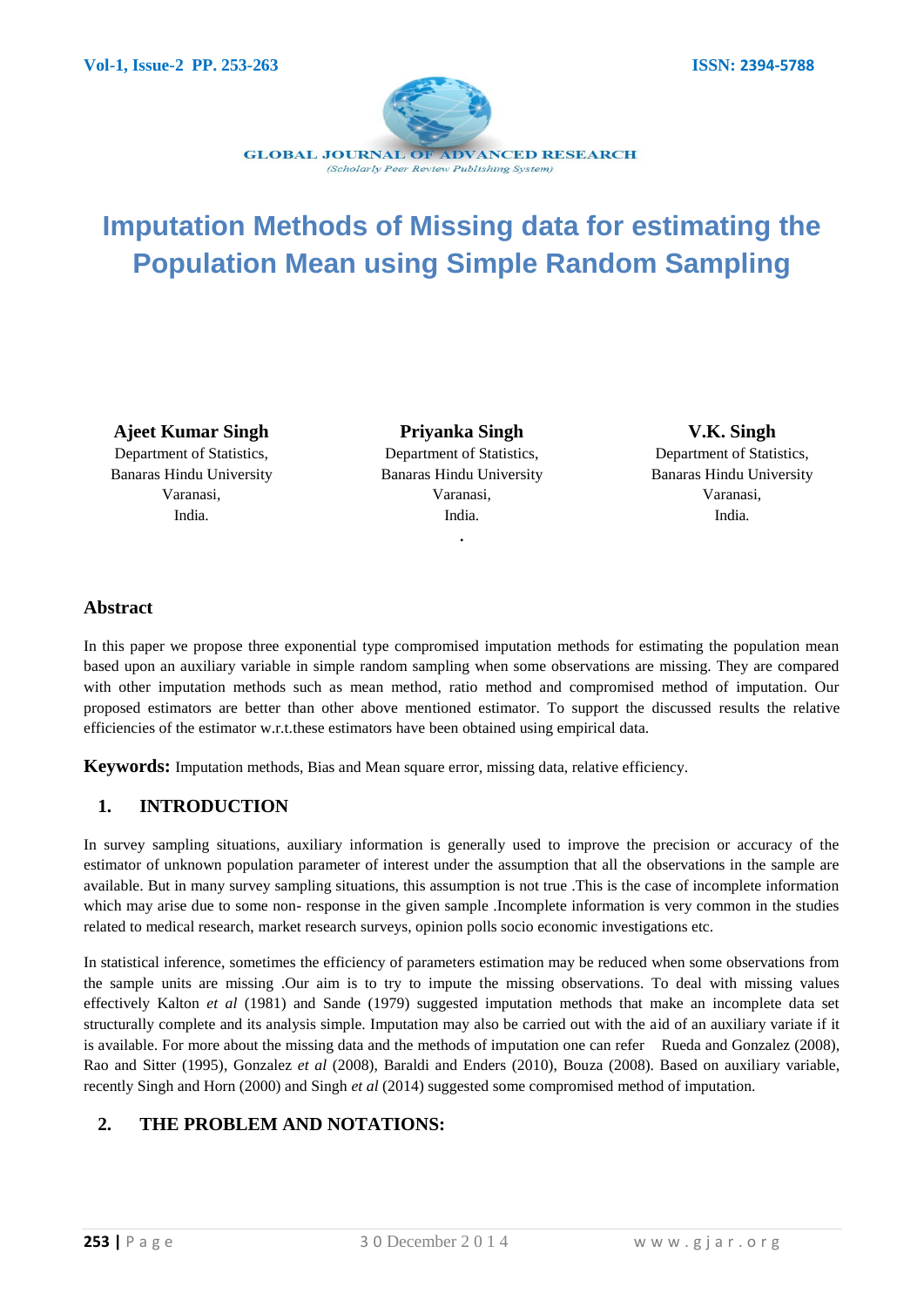

Let a simple random sample S of size n without replacement be drawn from a finite population  $U = (Y_1, Y_2, ..., Y_N)$  of size N and with study characteristic Y. Let  $(Y, X)$  be the population mean of the study variable Y and auxiliary variable X respectively. It is presumed

that the sample consists of r responding units  $(r < n)$  belonging to a set A and  $(n-r)$  non responding units belonging to a set A<sup>C</sup>. Further let for every unit  $i \in A$ , the value  $y_i$  is observed and for the unit  $i \in A^C$ , the value  $y_i$  is missing for which suitable imputed value is to be derived. For this purpose, the ith value of the auxiliary variable is used as a source of imputation for missing data when  $i \in A^C$ .

In what follows, we shall use the following notations:

- Z: Stands for either variable Y or variable X.
- $\overline{z}_n$ : Sample mean based on n observations for variable Z.

 $\bar{z}_r$ : Sample mean of the responding units based on r observations for the variable Z.

 $S_Z^2$ : Population mean squares for the variable Z.

 $C_Z$ : Coefficient of variation (CV) for the variable Z;  $C_Z = \frac{Z_Z}{Z}$  $C_Z = \frac{S_Z}{\overline{Z}}$ .

 $\rho$  is the coefficient of correlation between the variable Y and X in the population.

*y*<sub>*i*</sub>: Imputed value for the ith value of  $y_i$  ( $i = 1,2...n$ )

$$
\theta_{n,N}
$$
,  $\theta_{r,N}$ ,  $\theta_{r,n}$ : Finite population corrections (fpc);  $\left(\frac{1}{n} - \frac{1}{N}\right)$ ,  $\left(\frac{1}{r} - \frac{1}{N}\right)$ ,  $\left(\frac{1}{r} - \frac{1}{n}\right)$  respectively.

#### **3. SOME IMPUTATION STRATEGIES**

Before suggesting the proposed imputation strategy, we shall mention here some existing imputation strategies for readiness of the material which has a direct relevance with the present work. We shall denote by (D, T) denote a sampling strategy where D stands for simple random sampling without replacement sampling scheme and T for an estimator for population mean  $Y$ . Followings are the some imputation methods and corresponding sampling strategies:

# $\mathbf{3.1}\textcolor{red}{(D,\bar{\textbf{y}}_r)}$  : Mean method

Here

$$
y_{i} = \begin{cases} y_{i} & \text{if } i \in A \\ \overline{y}_{r} & \text{if } i \in A^{C} \end{cases}
$$
 (1)

The corresponding point estimator and its bias, B(.) and mean square error (MSE), M(.) are derived as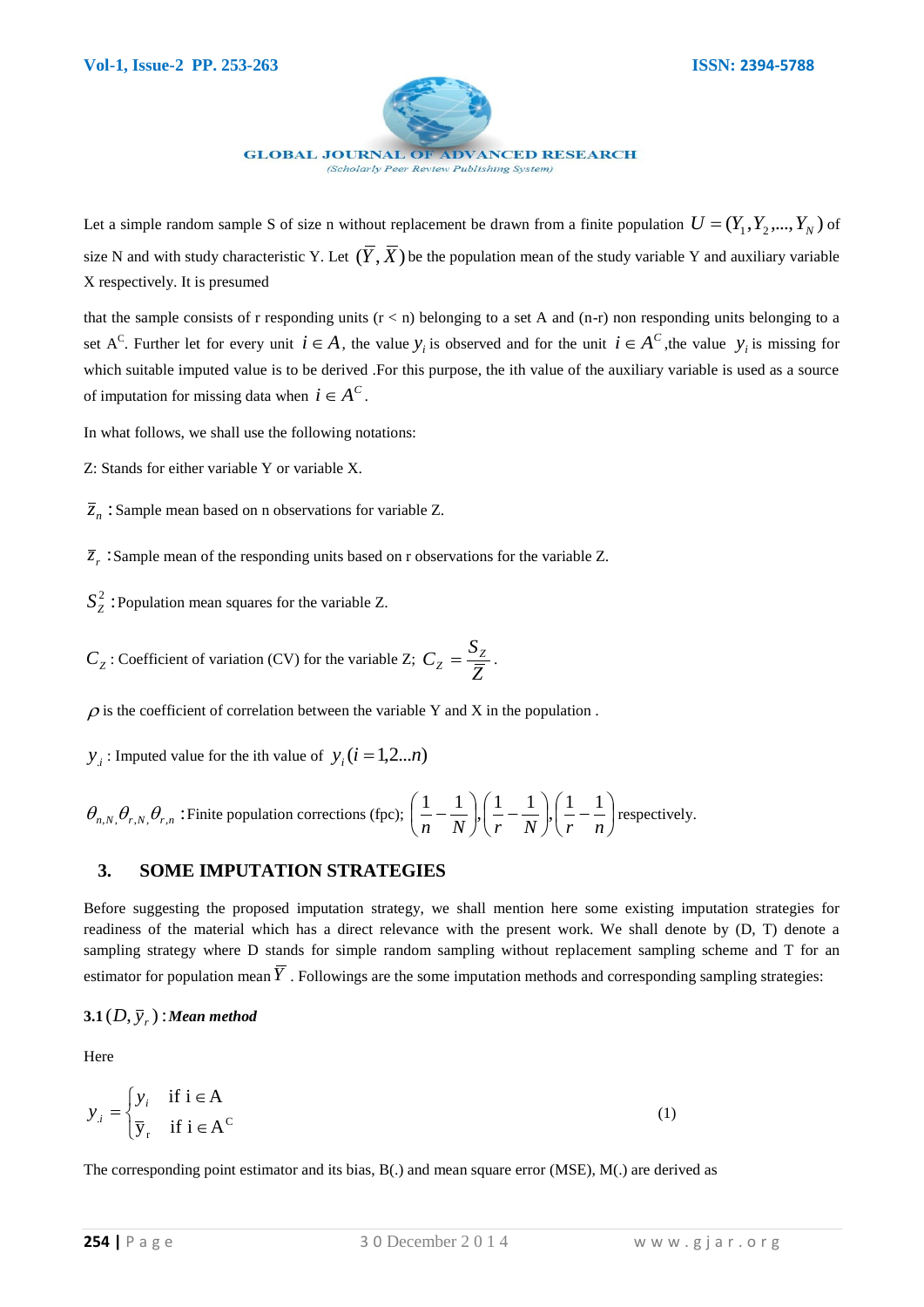

**GLOBAL JOURNAL OF ADVANCED RESEARCH** 

(Scholarly Peer Review Publishing System)

$$
\overline{y}_s = \frac{1}{n} \sum_{i \in s} y_i = \overline{y}_r
$$
 (2)

$$
B(\bar{y}_r) = 0 \tag{3}
$$

$$
M(\bar{y}_r) = \theta_{r,N} \bar{Y}^2 C_Y^2
$$
 (4)

 $\mathbf{3.2}\left( D,\bar{\mathbf{y}}_{\mathit{RAT}}\right)$  *: Ratio method* 

$$
y_{i} = \begin{cases} y_{i} & \text{if } i \in A \\ \hat{b}x_{i} & \text{if } i \in A^{C} \end{cases}
$$
 (5)

where  $b = \frac{1}{2}$  $\sum$  $\in$  $=\frac{i\epsilon}{\blacktriangledown}$  $i \in A$ *i*  $i \in A$ *i x y*  $\hat{b}$ 

Then the point estimator, its bias and MSE are given by:

$$
\overline{y}_{ratio} = \overline{y}_r \frac{\overline{x}_n}{\overline{x}_r} \tag{6}
$$

$$
B(\bar{y}_{ratio}) = \theta_{r,n} \overline{Y} \Big[ C_X^2 - \rho_{XY} C_X C_Y \Big] \tag{7}
$$

$$
M(\bar{y}_{ratio}) = \theta_{r,N} \overline{Y}^2 C_Y^2 + \theta_{r,n} \overline{Y}^2 \Big[ C_X^2 - 2\rho_{XY} C_X C_Y \Big]
$$
(8)

 $\mathbf{3.3} (D,\bar{\bm{{y}}}_{COMP})$  *: Compromised method (Singh and Horn, 2000)* 

$$
y_{i} = \begin{cases} \alpha \frac{n}{r} y_{i} + (1 - \alpha) \hat{b} x_{i} & \text{if } i \in A \\ (1 - \alpha) \hat{b} x_{i} & \text{if } i \in A \end{cases}
$$
(9)

The point estimator is

$$
\overline{y}_{\text{COMP}} = \alpha \overline{y}_r + (1 - \alpha) \overline{y}_r \frac{\overline{x}_n}{\overline{x}_r} \qquad ; \ \alpha \text{ being a suitable constant} \tag{10}
$$

$$
B(\bar{y}_{COMP}) = (1-\alpha)\theta_{r,n}\overline{Y}\Big[C_x^2 - \rho_{XY}C_XC_Y\Big]
$$
\n(11)

$$
M(\bar{y}_{COMP}) = \theta_{r,N} \bar{Y}^2 C_Y^2 + \theta_{r,n} \bar{Y}^2 \left[ (1-\alpha)^2 C_X^2 - 2(1-\alpha)\rho_{XY} C_X C_Y \right]
$$
(12)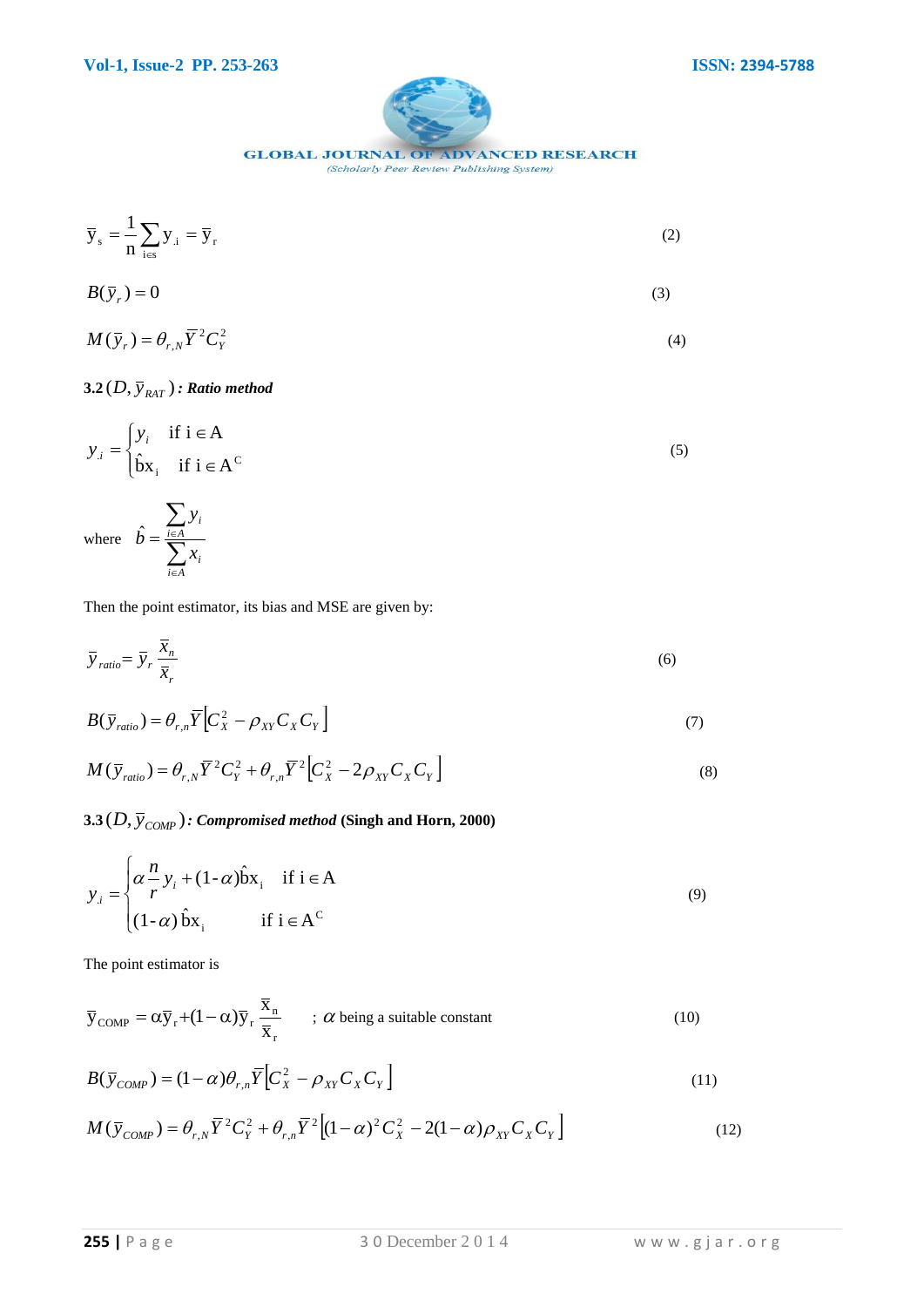

It can be seen that the estimator has minimum MSE for *X Y C*  $\alpha = 1 - \rho \frac{C_Y}{\sigma}$  for which

$$
M(\bar{y}_{COMP})_{\min} = \bar{Y}^2 \left[ (\theta_{r,N} - \theta_{r,n} \rho^2) C_Y^2 \right]
$$
 (13)

# **4. PROPOSED IMPUTATION STRATEGY**  $(D,T_i, i=1,2,3)$

 Motivated with Singh *et al*. (2014) and Bahl and Tuteja (1991), we here proposed the following exponential-type estimators

$$
T_1 = k \ \overline{y}_r + (1 - k \ )\overline{y}_r \exp\left(\frac{\overline{X} - \overline{x}_n}{\overline{X} + \overline{x}_n}\right) \tag{14}
$$

$$
T_2 = k \ \overline{y}_r + (1 - k \ )\overline{y}_r \exp\left(\frac{\overline{x}_n - \overline{x}_r}{\overline{x}_n + \overline{x}_r}\right) \tag{15}
$$

$$
T_3 = k \ \overline{y}_r + (1 - k \ )\overline{y}_r \exp\left(\frac{\overline{X} - \overline{x}_r}{\overline{X} + \overline{x}_r}\right) \tag{16}
$$

where  $k$  is a suitably chosen constant to be determined under certain conditions.

#### **5. PROPERTIES OF PROPOSED IMPUTATION STRATEGY**

In relation to bias, MSE, optimum value of the parameter  $k$  and corresponding minimum MSE, we have the following theorems:

#### **5.1** *Theorem1:*

The bias and MSE of the proposed strategy  $(D,T_1)$  to the terms of order  $\,O(n^{-1})$  are given by

$$
Bias(T_1) = (1 - k) \overline{Y} \left[ \frac{3}{8} \theta_{n,N} C_X^2 - \frac{1}{2} \theta_{n,N} \rho C_Y C_X \right]
$$
\n(17)

$$
M(T_1) = \overline{Y}^2 \left[ \theta_{r,N} C_Y^2 + (1 - k)^2 \theta_{n,N} \frac{C_X^2}{4} - (1 - k) \theta_{n,N} \rho C_X C_Y \right]
$$
(18)

The minimum MSE of  $(T_1)$  occurs when *X Y C*  $k = 1 - 2\rho \frac{C_Y}{C}$  for which MSE reduces to  $(T_1)_{\rm min} = \bar{Y}^2 |\theta_{rN} - \theta_{rN} \rho^2| C_{rV}^2$  $M\left(T_{1}\right)_{\text{min.}}=\overline{Y}^{2}\big[\theta_{r,N}-\theta_{n,N}\rho^{2}\big]$ C $_{Y}^{2}$ (19)

The proof of the theorem is given in the Appendix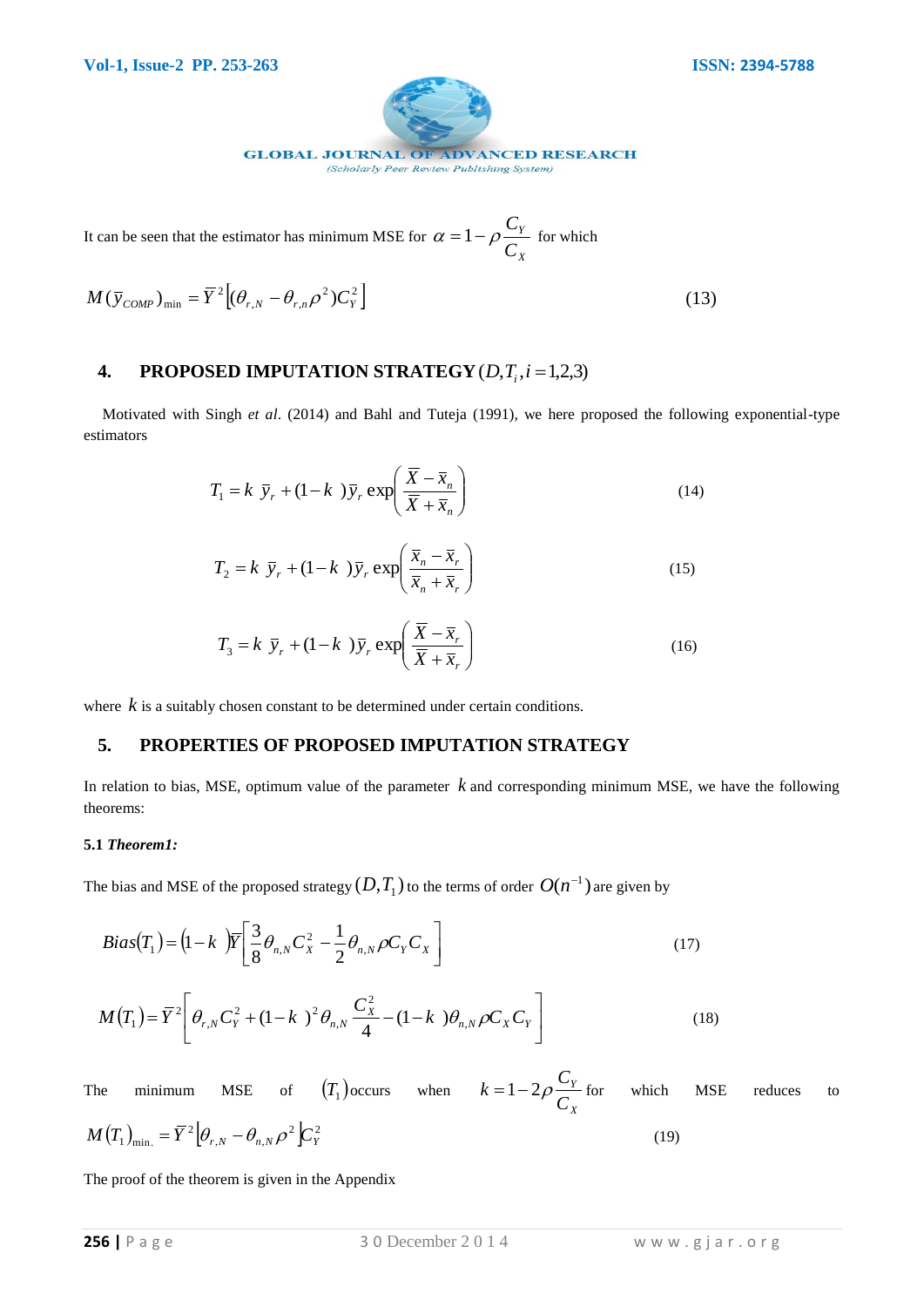

#### *5.2 Theorem2:*

The bias and MSE of the proposed strategy  $(D,T_{2})$  to the terms of order  $\,O(n^{-1})$  are given by

$$
Bias(T_2) = (1 - k) \overline{Y} \theta_{r,n} \left[ \frac{3}{8} C_X^2 - \frac{1}{2} \rho C_Y C_X \right]
$$
 (20)

$$
M(T_2) = \overline{Y}^2 \left[ \theta_{r,N} C_Y^2 + (1 - k)^2 \theta_{r,n} \frac{C_X^2}{4} - (1 - k) \theta_{r,n} \rho C_X C_Y \right]
$$
(21)

The minimum MSE of  $(T_2)$  occurs when *X Y C*  $k = 1 - 2\rho \frac{C_Y}{C}$  for which MSE reduces to

$$
M(T_2)_{\text{min.}} = \overline{Y}^2 \Big[ \theta_{r,N} - (\theta_{r,n} \rho^2) \Big] C_Y^2 \tag{22}
$$

The proof of the theorem is given in the Appendix

#### **5.3** *Theorem3:*

The bias and MSE of the proposed strategy  $(D,T_{3})$  to the terms of order  $\,O(n^{-1})$  are given by

$$
Bias(T_3) = (1 - k) \overline{Y} \theta_{r,N} \left[ \frac{3}{8} C_X^2 - \frac{1}{2} \rho C_Y C_X \right]
$$
 (23)

$$
M(T_3) = \overline{Y}^2 \left[ \theta_{r,N} C_Y^2 + (1 - k)^2 \theta_{r,N} \frac{C_X^2}{4} - (1 - k) \theta_{r,N} \rho C_X C_Y \right]
$$
(24)

The minimum MSE of  $(T_3)$  occurs when *X Y C*  $k = 1 - 2\rho \frac{C_Y}{C}$  for which MSE reduces to

$$
M(T_3)_{\text{min.}} = \overline{Y}^2 \theta_{r,N} \left( 1 - \rho^2 \right) C_Y^2 \tag{25}
$$

The proof of the theorem is given in the Appendix

## **6. COMPARISON OF DIFFERENT STRATEGIES**

(i) The estimator  $\bar{y}_{ratio}$  based on the ratio method of imputation is more efficient than  $\bar{y}_r$  if

$$
\frac{C_X}{C_Y} < 2\rho \text{ for } R > 0 \text{ and } \frac{C_X}{C_Y} > 2\rho \text{ for } R < 0 \tag{26}
$$

(ii)  $T_1$  is more efficient than  $\bar{y}_r$  if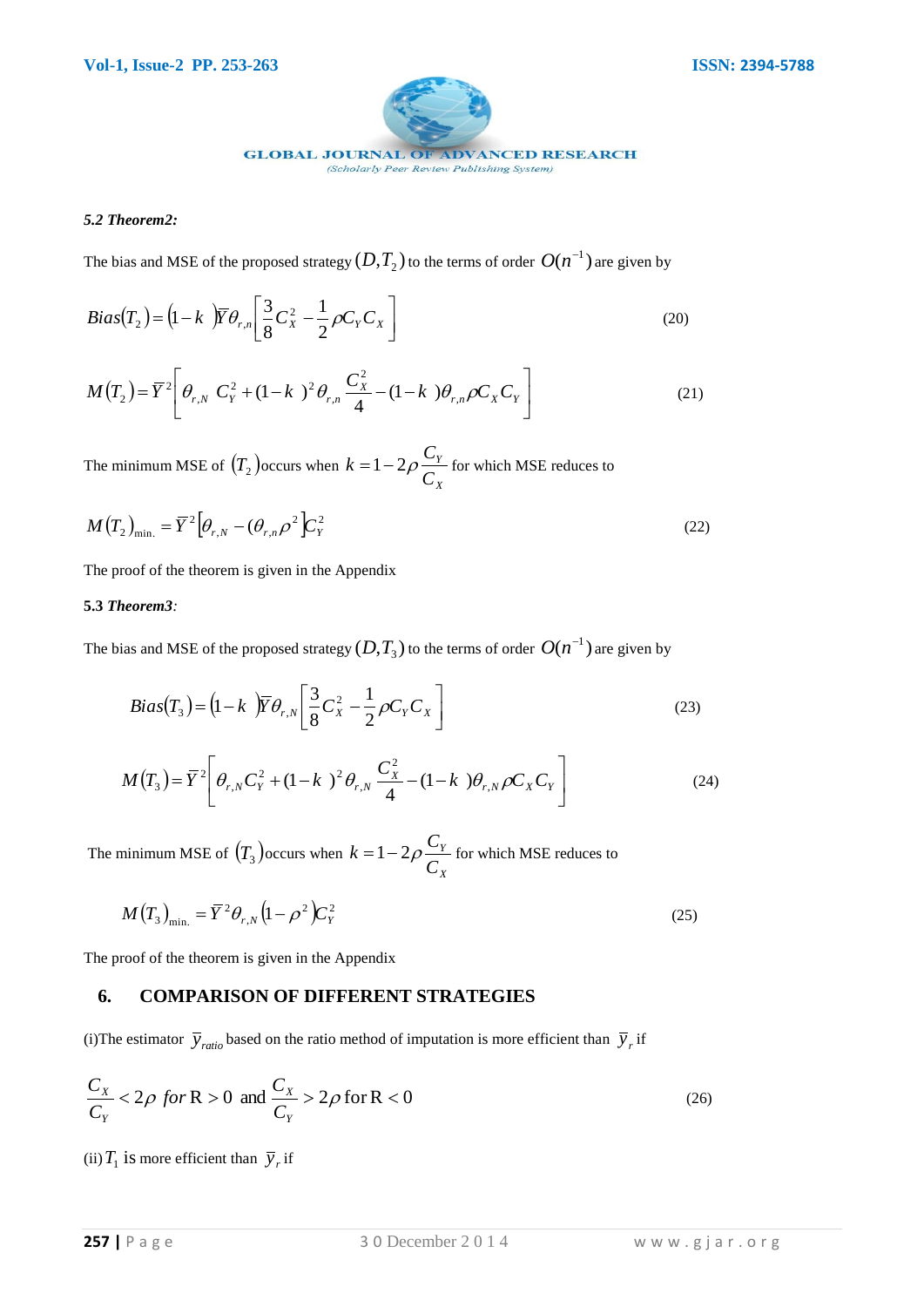

(Scholarly Peer Review Publishing System)

$$
k > 1 - 4\rho \frac{C_Y}{C_X} \quad \text{if } k < 1
$$
\n
$$
and \quad k < 1 - 4\rho \frac{C_Y}{C_X} \quad \text{if } k > 1
$$
\n
$$
(27)
$$

Further it can be seen that  $M(T_1)_{min}$  is always smaller than  $V(\bar{y}_r)$ . In similar,  $T_2$  and  $T_3$  is more efficient than  $\bar{y}_r$ 

(iii)  $T_1$  is more efficient than  $\bar{y}_{ratio}$  if

$$
\theta_{n,N} \rho^2 \overline{Y}^2 C_Y^2 + \theta_{r,n} \overline{Y}^2 (C_X^2 - 2\rho C_X C_Y) > 0
$$
\n(28)

(iv)  $T_2$  is more efficient than  $\bar{y}_{ratio}$  if

$$
\theta_{r,n}\overline{Y}^2\big(\rho C_Y - C_X\big)^2 > 0\tag{29}
$$

(v)  $T_3$  is more efficient than  $\bar{y}_{ratio}$  if

$$
\theta_{n,N} \overline{Y}^2 C_Y^2 \rho^2 + \theta_{r,n} \overline{Y}^2 (\rho C_Y - C_X)^2 > 0
$$
\n(30)

(vi)  $T_1$  is more efficient than  $\bar{y}_{comp}$  if

$$
M(\bar{y}_{COMP})_{opt} - M(T_1) > 0
$$
  
\n
$$
\Rightarrow (\theta_{n,N} - \theta_{r,N})\rho^2 \bar{Y}^2 C_Y^2 > 0
$$
\n(31)

(vii)  $T_2$  is more efficient than  $\bar{y}_{comp}$  if

$$
M(\bar{y}_{COMP})_{opt} - M(T_2) = 0
$$
  
\n
$$
\Rightarrow M(\bar{y}_{COMP})_{opt} = M(T_2)
$$
 (32)

(viii)  $T_3$  is more efficient than  $\bar{y}_{comp}$  if

$$
M(\bar{y}_{COMP})_{opt} - M(T_3) > 0
$$
  
\n
$$
\Rightarrow \theta_{n,N} \overline{Y}^2 \rho^2 C_Y^2 > 0
$$
\n(33)

(ix) It is now desirable to compare the three suggested strategies for their performances .We have

$$
(x)D_1 = M(T_2)_{Min} - M(T_1)_{Min} = (\theta_{n,N} - \theta_{r,n})\rho^2 C_Y^2
$$
\n(34)

So,  $T_1$  is better than  $T_2$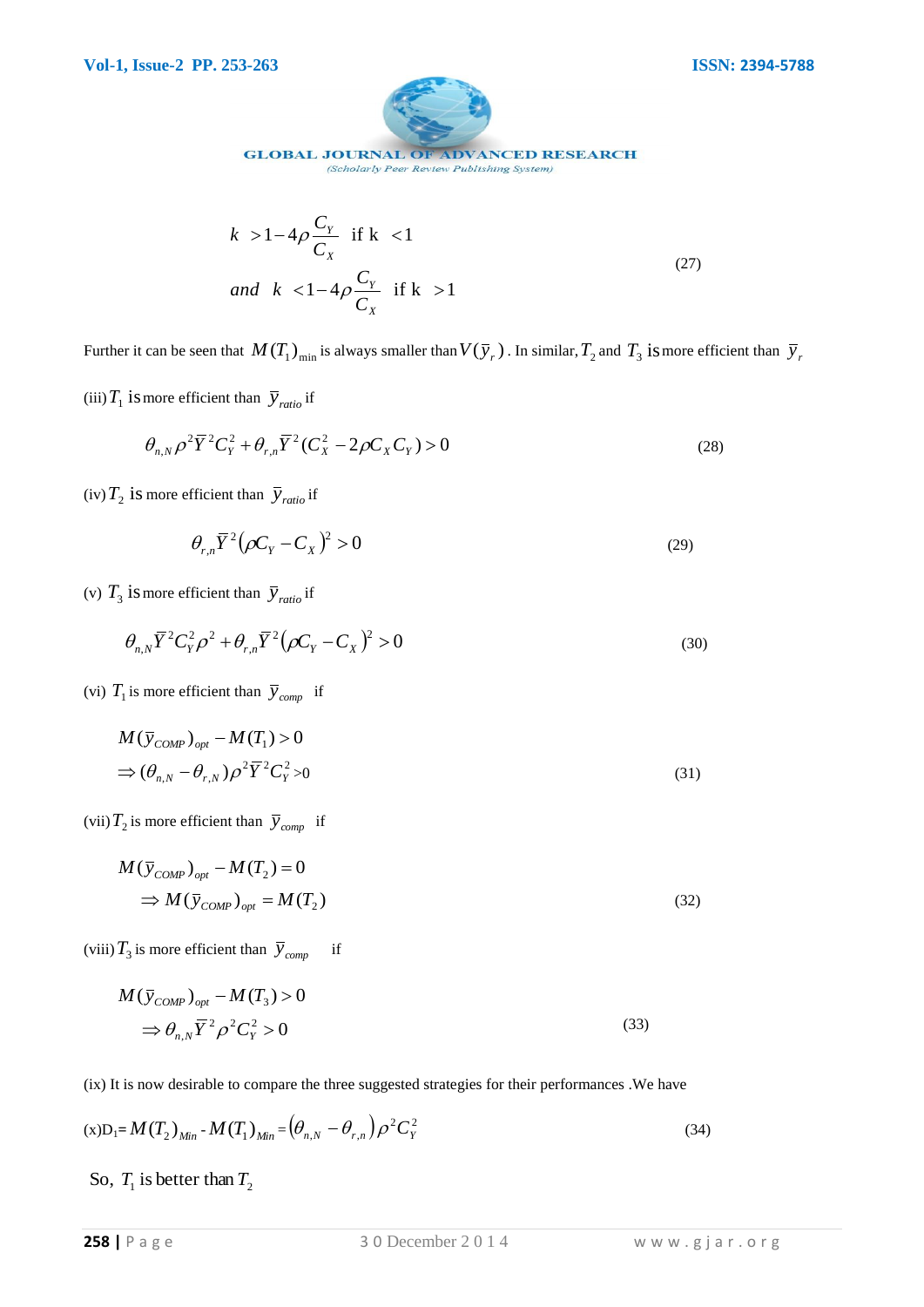

(Scholarly Peer Review Publishing System)

if 
$$
r > \frac{Nn}{2N - n} = \frac{n}{2 - f}
$$
, where  $f = \frac{n}{N}$   $(0 < f < 1)$ 

Thus, theoretically

when 
$$
f = 0 \Rightarrow r > \frac{n}{2}
$$
  
when  $f = 1 \Rightarrow r > n$ 

Therefore, strategy  $(D,T_1)$  would be preferable over  $(D,T_2)$  if the number of respondents in the sample is more than fifty percent, which generally occurs in most of the surveys.

$$
(xi) D_2 = M(T_1)_{Min} - M(T_3)_{Min} = \theta_{r,n} \rho^2 C_Y^2
$$
\n(35)

which is always positive. Therefore strategy  $(D, T_3)$  is always better than strategy  $(D, T_1)$ .

$$
(xii)D_3 = M(T_2)_{Min} - M(T_3)_{Min} = \theta_{n,N} \rho^2 C_Y^2
$$
\n(36)

which is always positive. Therefore strategy  $(D, T_3)$  is always better than strategy  $(D, T_2)$ .

Combining the results derived above, one can say that if the sample does not contain more than fifty percent non – respondents, then the following results holds.

$$
M(T_3) \le M(T_1) \le M(T_2)
$$

#### **7. EMPIRICAL STUDY**

We consider the data given in Shukla *et al* (2011). A generated artificial population of size  $N = 200$  containing values of main variable *Y* and auxiliary variable *X*. Parameters of this are given below:

$$
\overline{Y}
$$
 = 42.485;  $\overline{X}$  = 18.515;  $S_Y^2$  = 199.0598;  $S_X^2$  = 48.5375;

 $\rho$  = 0.8652;  $C_X$  = 0.3763;  $C_Y$  = 0.3321;

Using random sample of size  $n = 20$ ;  $f = 0.1$  by SRSWOR.

The condition of bias and MSE of the existing and proposed estimator are computed based of 30,000 repeated samples drawn by SRSWOR from population  $N = 200$ . These computations, with respect to  $y_r$ , are given in tables1 and 2 where efficiency measurement is considered as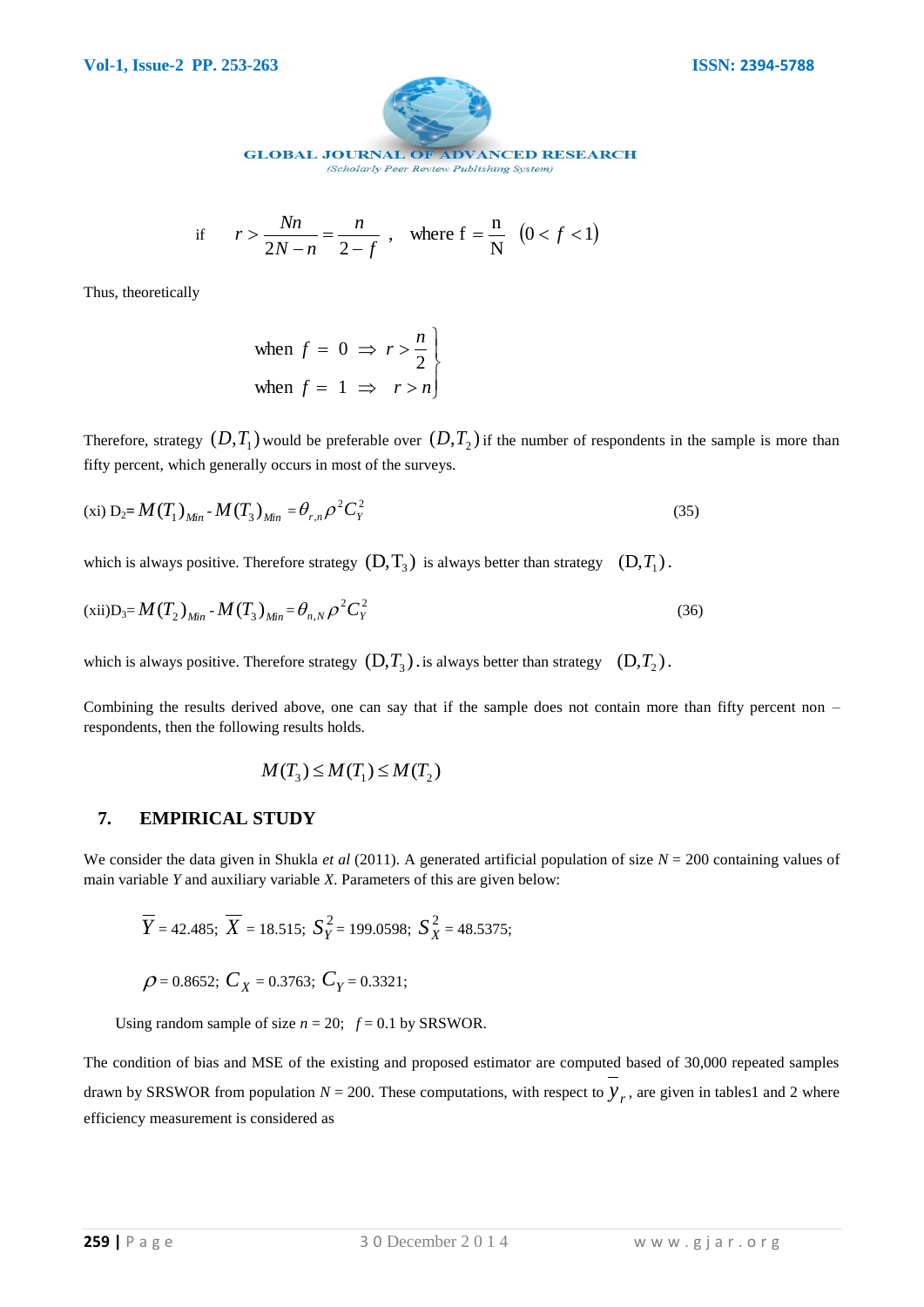

(Scholarly Peer Review Publishing System)

$$
R. e(\hat{y}) = \frac{M(\bar{y}_r)}{M(\hat{y})} *_{100}
$$

with  $M(\hat{y})$  the mean squared error of estimator  $\hat{y}$ .

The simulation procedure contains following steps :

- **Step 1:** Draw a random sample of size 20 from the population of *N* = 200 by SRSWOR.
- **Step 2:** Drop down 5 units randomly from each sample corresponding to *Y*.
- **Step 3:** Compute and impute the dropped units of *Y* with the help of proposed methods and available methods.
- **Step 4:** Repeat the above steps 30,000 times, which provides multiple sample based estimates  $\hat{y}_1$ ,  $\hat{y}_2$ ,  $\hat{y}_3$ ,  $\cdots$   $\hat{y}_{30000}$ .
- **Step 5:** Bias of  $\hat{y}_1$  is obtained by

$$
B(\hat{y}) = \frac{1}{30000} \sum_{i=1}^{30000} \left[ (\hat{y}_i) - \overline{Y} \right]
$$

**Step 6:** M.S.E. of  $\hat{y}$  is computed by

$$
M(\hat{y}) = \frac{1}{30000} \sum_{i=1}^{30000} [(\hat{y}_i) - \overline{Y}]^2
$$

| Table-1 Bias, MSE, Relative efficiency of strategies |  |  |  |  |
|------------------------------------------------------|--|--|--|--|
|------------------------------------------------------|--|--|--|--|

| <b>Estimator</b>    | Min M(.) | R.E    | Bias(.) |
|---------------------|----------|--------|---------|
| $y_r$               | 12.1236  | 100    | 0.2683  |
| $y_{\text{ratio}}$  | 9.7669   | 124.12 | 0.3216  |
| $y_{\textit{COMP}}$ | 9.5882   | 126.44 | 0.4119  |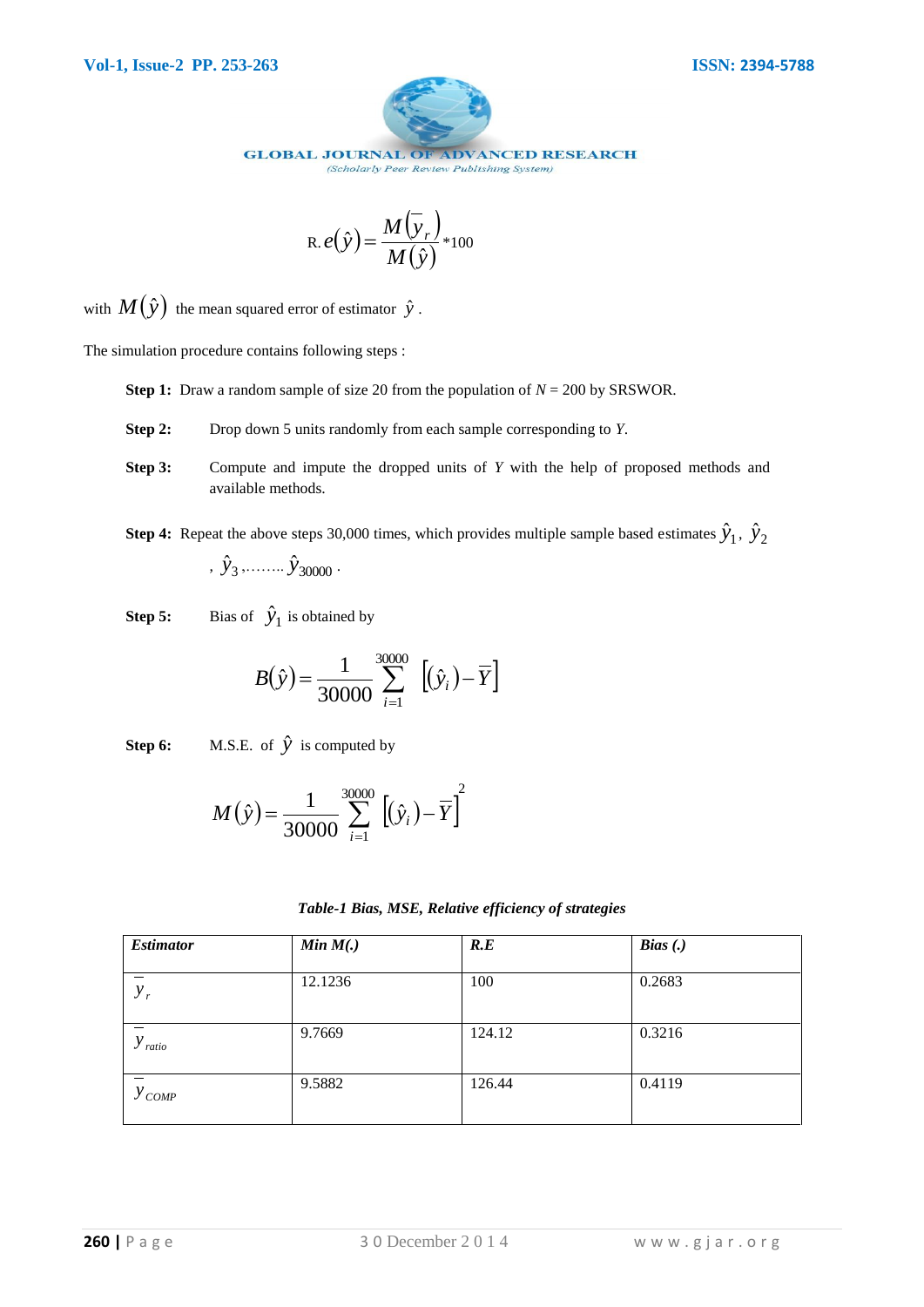

#### *Table-2 Bias, MSE, Relative efficiency of strategies*

| <i><b>Estimator</b></i> | Min M(.) | R.E    | Bias(.)   |
|-------------------------|----------|--------|-----------|
| $T_{1}$                 | 5.2811   | 229.56 | $-0.0070$ |
| $T_{2}$                 | 9.5862   | 126.46 | 0.0043    |
| $T_{3}$                 | 2.8866   | 411.99 | $-0.0053$ |

#### 8. **CONCLUSIONS**

The work presented a compromised imputation strategy and corresponding point estimator, utilizing the information on an auxiliary variable on the basis of ETE. On the basis of population, a comparative study for the efficiency of the proposed strategy with some existing strategies showed that it is always preferable over other estimators

#### **9. REFERENCES**

Bahl, S. Tuteja, R. K. (1991): Ratio and product type exponential estimator, Information and Optimization sciences, Vol, XII, I, 159-163.

Baraldi, A. N. and Enders, C. K.,: An introduction to modern missing data analyses*.J.Sch.Psychol.48, 5-37(2010).*

Bouza, C. N.: Estimation of population mean with missing observations using product type estimators. *Rev.Investing. Oper. 29(3) 207-233 (2008).*

Kalton, G., Kasprzyk, D. and Santos, R (1981) : Issues of non -response and imputation of income and program participation . Current topics in survey sampling. In D. Krevoski, R. Platek and J. N. K. Rao(Eds.), (pp.455- 480).New York: Acad .Press.

Gonzalez, S., Rueda, M. and Arcos, A.: An improved estimator to analyse missing data.*Stat.Pap.49, 791-796(2008).*

Rueda, M. and Gonzalez, S.: A new ratio-type imputation with random disturbance .*Appl.Math.Lett.21, 978-982(2008)*

Rao, J. N. K. and Sitter. R. R. (1995): Variance estimation under two phase sampling with application to imputation of missing data .*Biometrica82, 453-460*.

Sande, I. G. (1979): A personal view of hot deck approach to automatic edit and imputation. Journal Imputation Procedures. *Survey Methodology*, 5, 238-246.

Singh, S. and Horn, S. (2000): Compromised imputation in Survey sampling. *Metrika*, 51, 267-276.

Singh, A. K, Singh, P. and Singh, V. K. (2014): Exponential-Type Compromised Imputation in Survey Sampling, *Journal of the Statistics Applications and Probability*,3(2),211-217.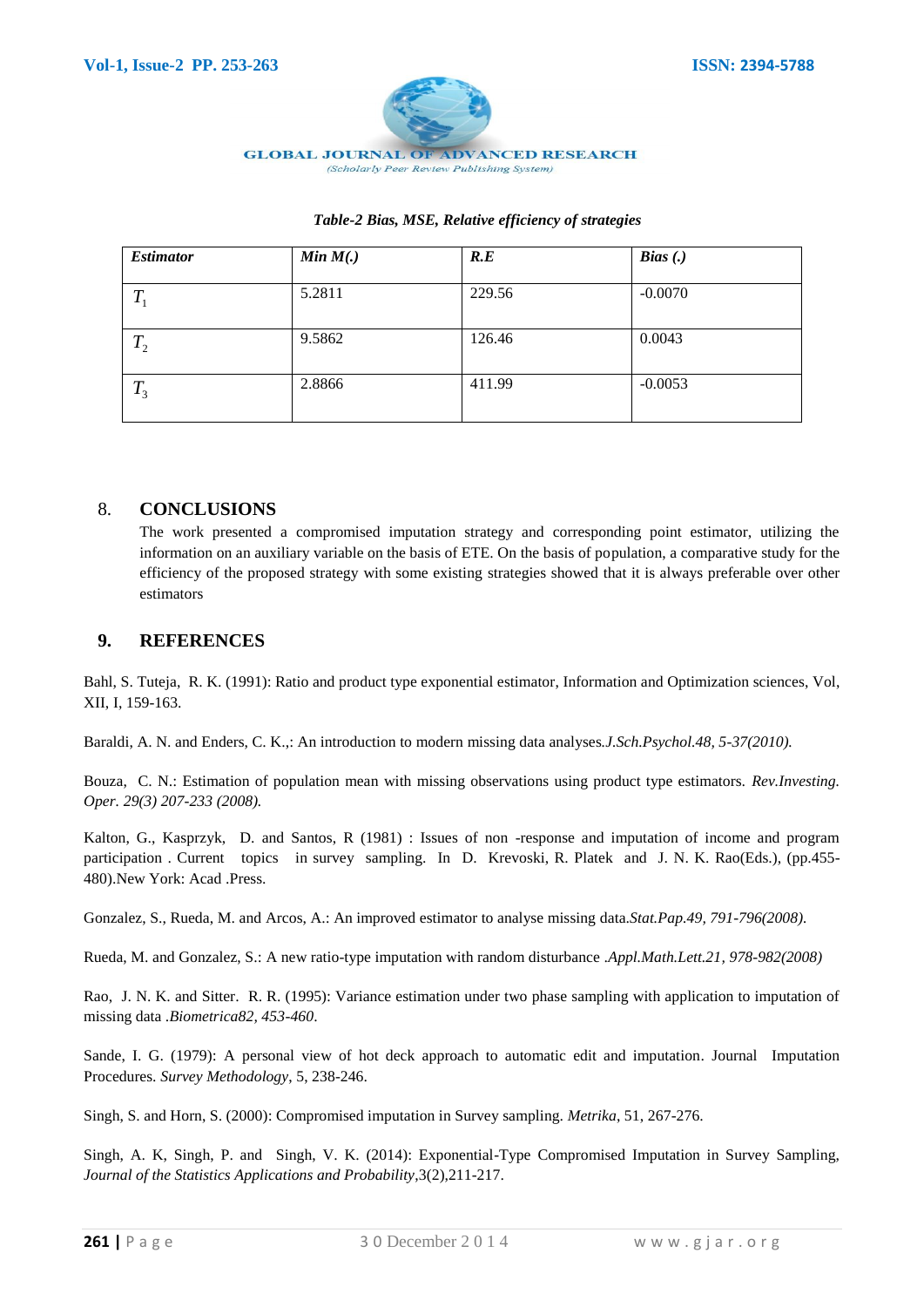

Shukla, D., Singhai, R. and Thakur, N. S. (2011): A new imputation method for missing attribute values in data mining , *Journal of Applied Computer Science and Mathematics,10(5),14-19.*

#### **Appendix**

We have

$$
T_1 = k \ \overline{y}_r + (1 - k \ )\overline{y}_r \exp\left(\frac{\overline{X} - \overline{x}_n}{\overline{X} + \overline{x}_n}\right)
$$

$$
T_2 = k \ \overline{y}_r + (1 - k \ )\overline{y}_r \exp\left(\frac{\overline{x}_n - \overline{x}_r}{\overline{x}_n + \overline{x}_r}\right)
$$

$$
T_3 = k \ \overline{y}_r + (1 - k \ )\overline{y}_r \exp\left(\frac{\overline{X} - \overline{x}_r}{\overline{X} + \overline{x}_r}\right)
$$

Now using the large sample approximations  $\varepsilon = \frac{y_r}{\sqrt{1 - x^2}} - 1$ *Y*  $\varepsilon = \frac{y_r}{\sqrt{2}} - 1$ ,  $\delta = \frac{x_r}{\sqrt{2}} - 1$ *X xr*  $\delta = \frac{\lambda r}{\sigma} - 1$  and  $\eta = \frac{\lambda n}{\sigma} - 1$ *X xn*  $\eta = \frac{0}{\pi} - 1$ . With the concept of

two- phase sampling and following Rao and Sitter (1995) mechanism of MCAR, for given r and n, we have.

$$
E(\varepsilon) = E(\delta) = E(\eta) = 0 \quad E(\varepsilon^2) = \theta_{r,N} C_Y^2; \quad E(\delta^2) = \theta_{r,N} C_X^2; \quad E(\eta^2) = \theta_{n,N} C_X^2;
$$
  

$$
E(\varepsilon \delta) = \theta_{r,N} \rho C_Y C_X; \quad E(\varepsilon \eta) = \theta_{n,N} \rho C_Y C_X; \quad E(\delta \eta) = \theta_{n,N} C_X^2;
$$

The estimator  $(T_1)$ ,  $(T_2)$  and  $(T_3)$  in terms of  $\varepsilon$ ,  $\delta$  and  $\eta$  up to first order of approximation, could be expressed as:

$$
T_1 = \overline{Y} \left[ (1+\varepsilon) - (1-k) \left( \frac{\eta}{2} + \frac{\varepsilon \eta}{2} - \frac{3}{8} \eta^2 \right) \right]
$$
 (14)

$$
T_2 = \overline{Y} \left[ (1+\varepsilon) + (1-k) \left( \frac{\eta - \delta}{2} + \frac{\varepsilon \eta - \varepsilon \delta}{2} - \frac{\delta \eta}{4} - \frac{\eta^2}{8} + \frac{3}{8} \delta^2 \right) \right]
$$
(15)

$$
T_3 = \overline{Y}(1+\varepsilon) + (1-k)\overline{Y}\left(-\frac{\delta}{2} + \frac{3}{8}\delta^2 - \frac{\varepsilon \delta}{2}\right)
$$
 (16)

The expression (14), (15) and (16), obtained assuming that  $|\varepsilon| < 1, |\eta| < 1$  and  $|\delta| < 1$ , are valid assumptions. Taking expectation of both the sides of (14), (15) and (16) and realising that  $B(T_i) = E(T_i) - \overline{Y}, i = 1,2,3$  we have the expressions (17), (20) and (23).